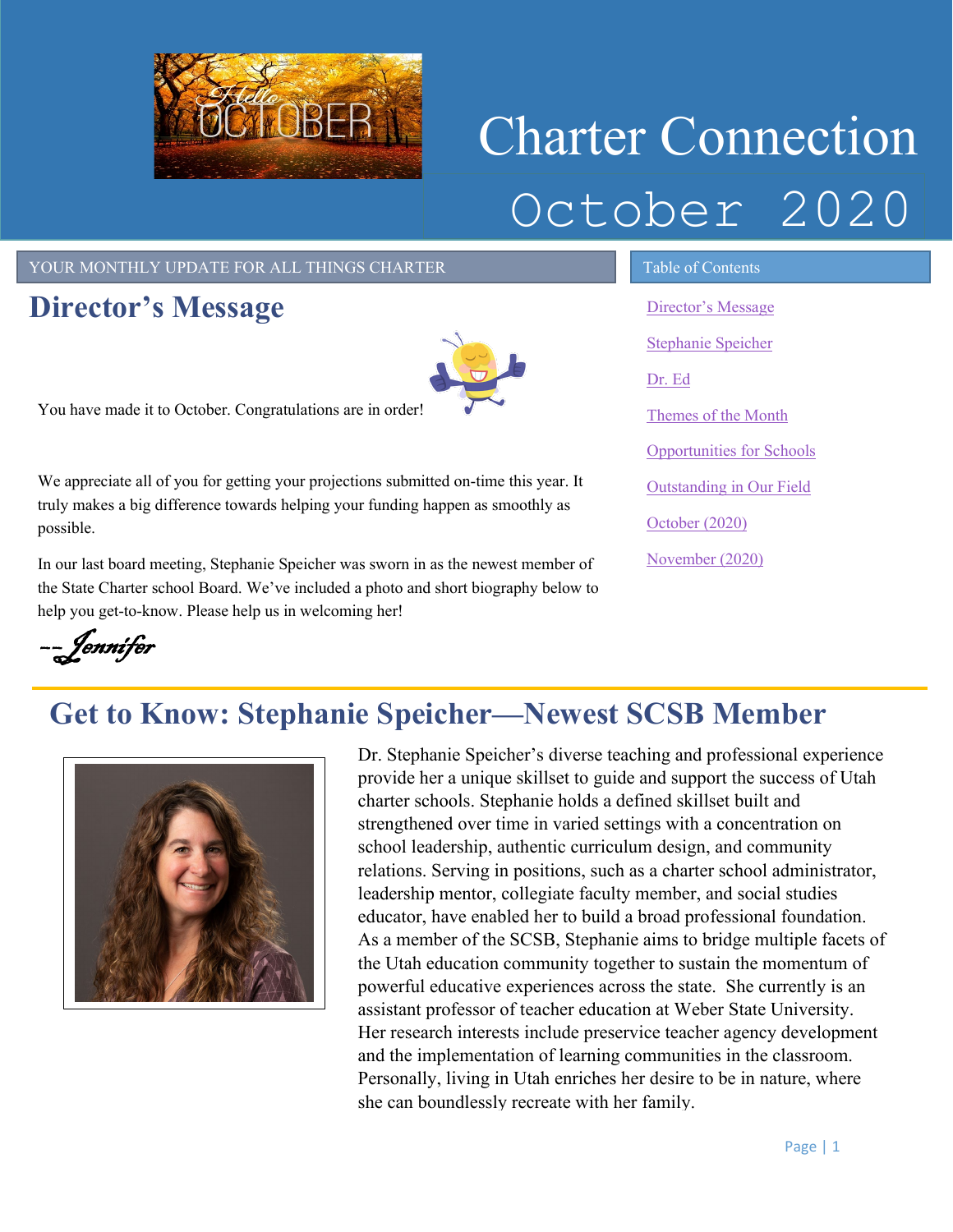# <span id="page-1-0"></span>**Dear Dr. Ed,**

I am feeling lost. Between waivers and quarantines and school operating plans I am just not sure what I need to be doing any more. How do I know what our school is accountable for this year? Sincerely, Not Accountable?

#### Dear Not Accountable,

Let's start with this: Take a deep breath and pat yourself on the back for getting this far. You have responded to a difficult situation. That is no small task. But, an educator's work is never done.... Do not forget that the leniency that was given at the end of last year was an emergency situation, due to a novel pandemic. Although the pandemic has not "gone away", as was hoped for, we have found ways to continue to educate students. Time was given and plans were created so that schools could be prepared to operate.

Parents were also given full information as to program offerings and choices at their school. They could select to continue going to the school they had been enrolled in and adhere to the plan that that school had put forth

or they could select to go to another school. Therefore, accountability measures should be in place and followed as they normally would be. The pandemic is not an excuse for lack of accountability in SY2021.

If students are not meeting the expectations for participation in the school day, then appropriate school discipline should be carried out. The Utah core standards are required, and therefore must be taught. It may look different, or not be taught in a traditional way, but all courses with standards, including: music, computers, dance, social studies, science, or drama, etc…must be included in the school day for all students. Summative assessments and benchmark tests should be planned on and taken seriously. School goals should be rigorous and help you strive to continue to improve as a school.

Your operation still drives your enrollment, which drives your funding, which drives your operation. You can do it. Your teachers can do it. Your community can do it.

The pandemic is not an excuse for lack of accountability in SY2021.

Go be awesome.

*––*Dr. Ed U. Cation

#### **Theme of the Month**

The COVID-19 pandemic has made most of us more reliant on technology to connect with the world than ever before. Still, communication is much more than the transmission of sounds, images, or data bytes through a medium to a receiver. Communication is a symbolic process for creating shared meaning, or in other words, it is about relating. In H.D. Duncan's (1967) research on the sociology of communication, he profoundly wrote, "we do not relate and then talk, but relate in talk." Learning to communicate effectively is learning how the messages that people exchange affects the relationships between them.

So, how do charter schools promote better communication? It isn't enough to have a contact number on the school's website or claim to have an open-door policy. While those are a must, most people see those as lip-service. The first step is to stop assuming. Just as being a good communicator does not make one a good educator, one should not assume that being an educator makes one a good communicator. The second step in building trust is to move from impersonal communication to interpersonal communication. Recognize that you are trying to connect with real people who have real feelings, thoughts, and beliefs. The third step is to keep the dialogue open and ongoing. Communication breaks down when either party suspects the other of being disingenuous. It's been my experience that most conflicts follow a breakdown in communication—that is not to say that communication can avert all conflicts, but it is key to reaching equitable resolutions when they do occur. Parents, students, faculty, and staff must feel safe enough to express their concerns directly with school administration and feel genuinely heard when they do.

Page | 2 Duncan, H. D. (1967). The search for a social theory of communication in American sociology. In F. Dance (Ed.), Human communication theory. New York, NY: Holt, Rinehart, and Winston.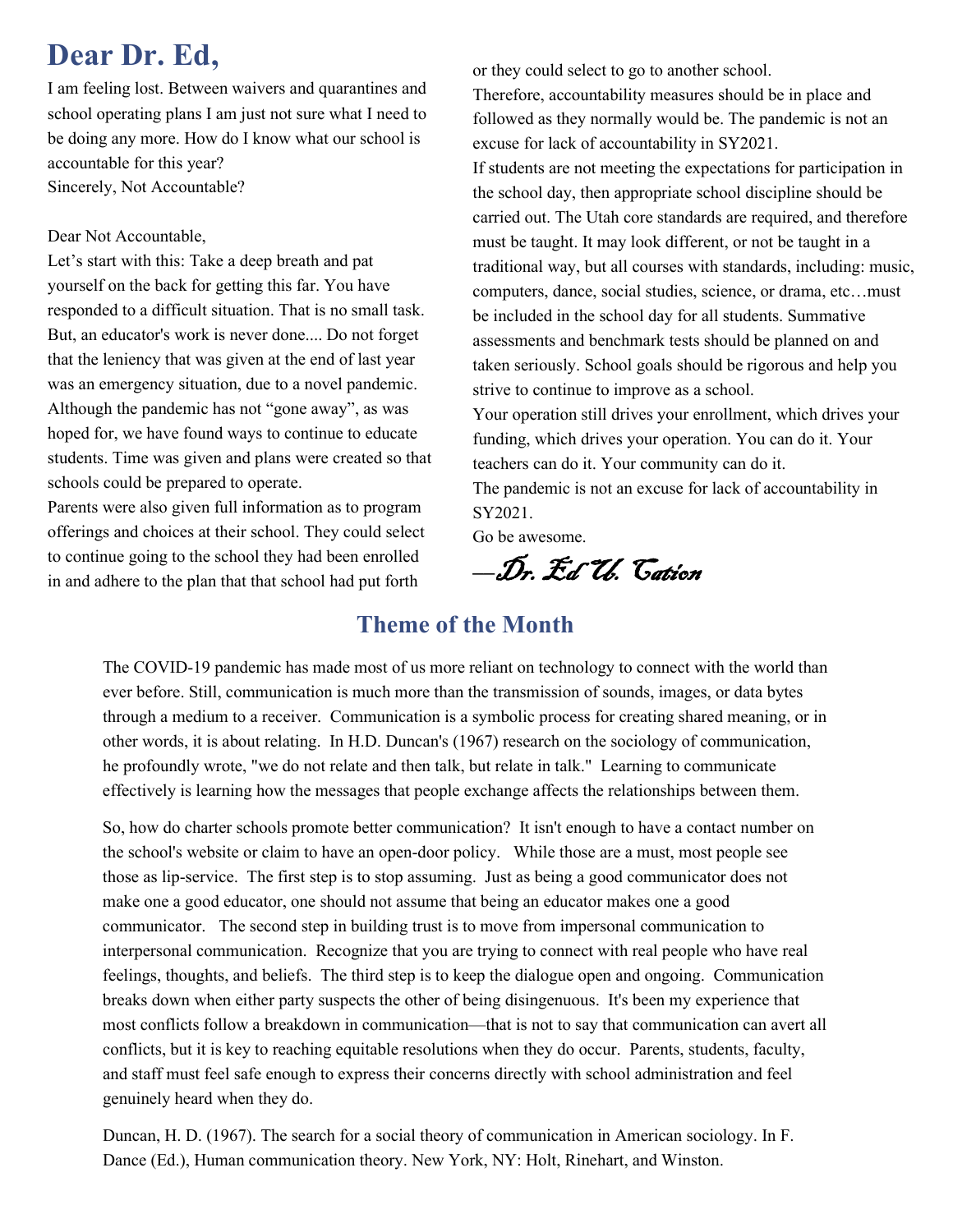# Opportunities for Schools

- <span id="page-2-0"></span>• Has your charter school governing board done its annual training on the Open and Public Meetings Act yet? The [Office of the State Auditor has a](http://training.auditor.utah.gov/courses/open-and-public-meetings-act-2019)  [training for you](http://training.auditor.utah.gov/courses/open-and-public-meetings-act-2019)
- Work with an awesome charter school colleague at a SCSB authorized school? Nominate them for Employee of the Month at <https://forms.gle/dtEGG9EdnGkjrHP7A>

Looking for resources concerning the coronavirus?

<https://schools.utah.gov/coronavirus>

• Mentoring trainings are available at [https://www.utahscsb.org/mentoring.](https://www.utahscsb.org/mentoring) Contact

[Marie.Steffensen@schools.utah.gov](mailto:Marie.Steffensen@schools.utah.gov) for more information.



<span id="page-2-1"></span>

## Outstanding in Our Field

- Congratulations tot he following charter schools who had students qualify as National Merit Semifinalists! AMES-4, Karl G. Maeser-3, NUAMES-1, Providence Hall-1, SUCCESS Academy Cedar City-1, UCAS-1
- Congratulations to AMES for being recognized a 2020 National ESEA Distinguished School in Category 1: Outstanding Academic Achievement. Way to go!!
- Congratulations to Deep Chakraborty, a then 3rd grade student of Thomas Edison Charter School for placing 4th in the state and 15th in the nation in the Kangaroo to Math competition this summer!